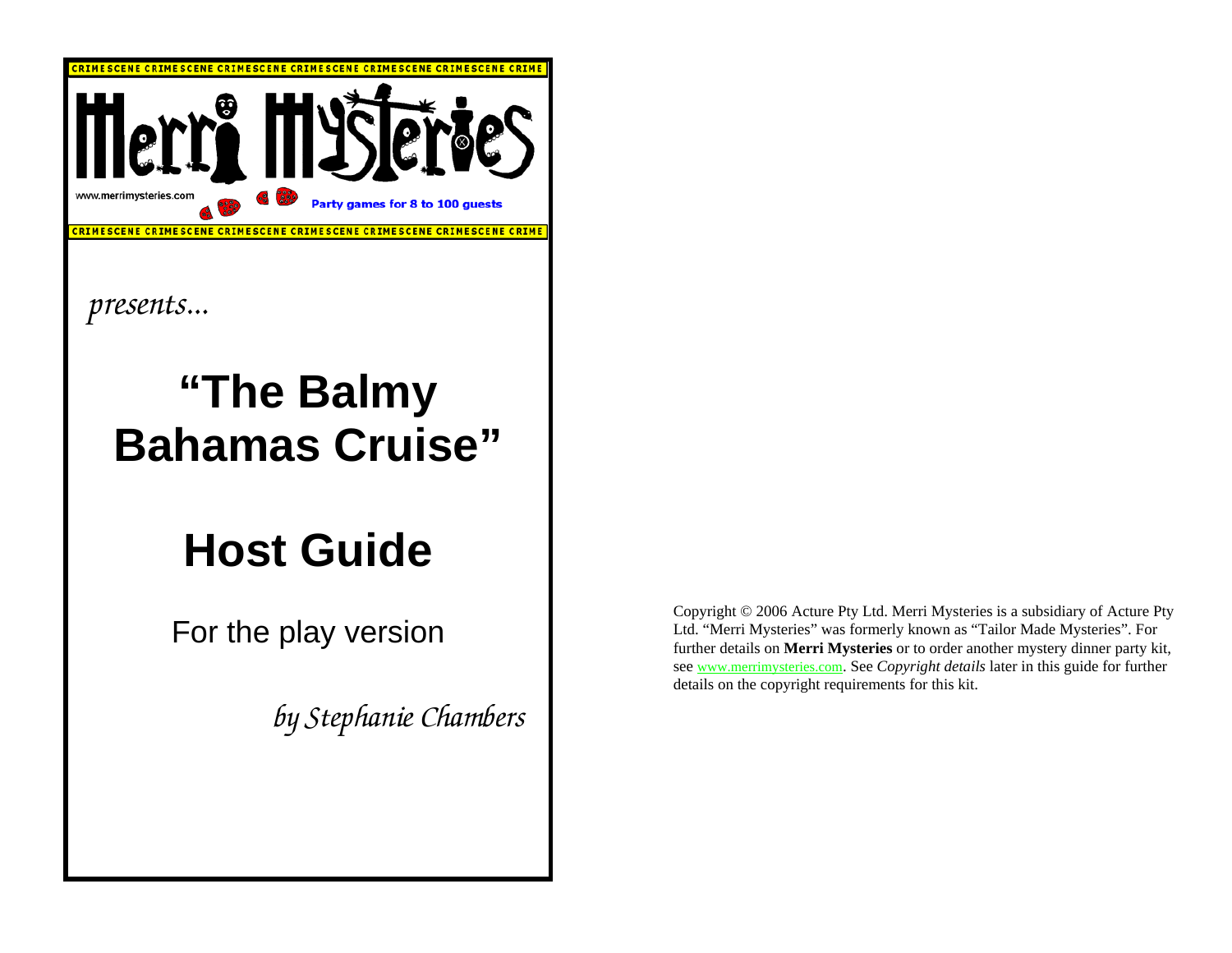## **Host's guide**

It is easy to prepare and run a mystery party. We recommend that as host you should also take a role and participate along with everyone else. With our mysteries, not even the criminal knows who did it. But with a little intelligence and a careful ear for important clues, it is possible to solve the mystery.

#### *Preparing for the party*

- 1 Decide when you will be having the party, where and who will play each role. You should read the description of each character and try to select a role for each guest. Or you may like to give your guests a choice of the roles not yet taken and let them decide for themselves.
- 2 We recommend that you tell your guests to: "Please dress up as your character. Over dressing and going to extremes is highly recommended." We generally find that the more people put into the event, the more fun it is.
- 3 Decide how you want to do the invitations. You can print out the Word or Adobe Acrobat versions and handwrite the details, or you can type in your party details before you print it out. There are versions with four invitations per page or one invitation per page. You can print them in color or black and white or you may like to print them on colored paper.

*For versions with optional roles:* For the guests playing optional roles, cut out and attach their character description or copy and paste it into their invitation.

- 4 Or you could paste the jpg version into an email and add your party details and send this to each guest.
- 5 Move to the page(s) which show the character descriptions for the main characters (suspects). You need to send each guest a copy of these pages along with their invitation. Print as many copies of these pages as you need using Print Current page and specify the number of copies required.

*The Balmy Bahamas Cruise © copyright Acture Pty Ltd 2006*

- 6 If you are emailing the invitations, copy and paste the text from the suspect pages into your email message. You can select the text (page by page) from the Adobe Acrobat file.
- 7 Print out the play.
- 8 Cut each page in two using a guillotine/paper trimmer or scissors. Don't read the play beforehand as it will spoil your enjoyment of the party, and you may spoil everyone else's enjoyment by letting on that you know everything!
- 9 Staple the pages together into a booklet for each act.
- 10 In the version for 10 to 12 guests, if it says the line may be said by an "Investigator", it can be said by one of the optional investigators (No1 is Obie, No2 is Cynthia or either one if there is only one investigator). If there are no investigators, the suspects should take turns saying these lines, but they shouldn't say it if it is a question for their character. If it says the line may be said by "Anyone", it can be said by one of the optional investigators. If there is only one investigator, then the suspects should take a turn saying one of these lines, however, they shouldn't say it if it is a question for their character or about their character. You may like to work out beforehand who will say each of these "Investigator" and "Anyone" clues and write their character's name next to each one.

 In the version for 12 to 16 guests, if it says "Investigator" or "Witness" can say the clue, give it to someone playing one of these roles or if you don't have any people playing these roles, give it to someone who hasn't had much to say as long as it isn't about them. You may like to work out beforehand who will say each of the "Investigator" or "Witness" clues and write their character's name next to each one.

- 11 The "Who Did It" pages are at the end with a warning beforehand not to read the next section. Fold these unread, put them in an envelope and open it at the end of your party to find out who did it.
- 12 Print a name tag for each guest. You can print them in color or black and white or you may like to print them on thicker or colored paper. Cut these up and have some small safety pins handy.

*The Balmy Bahamas Cruise © copyright Acture Pty Ltd 2006*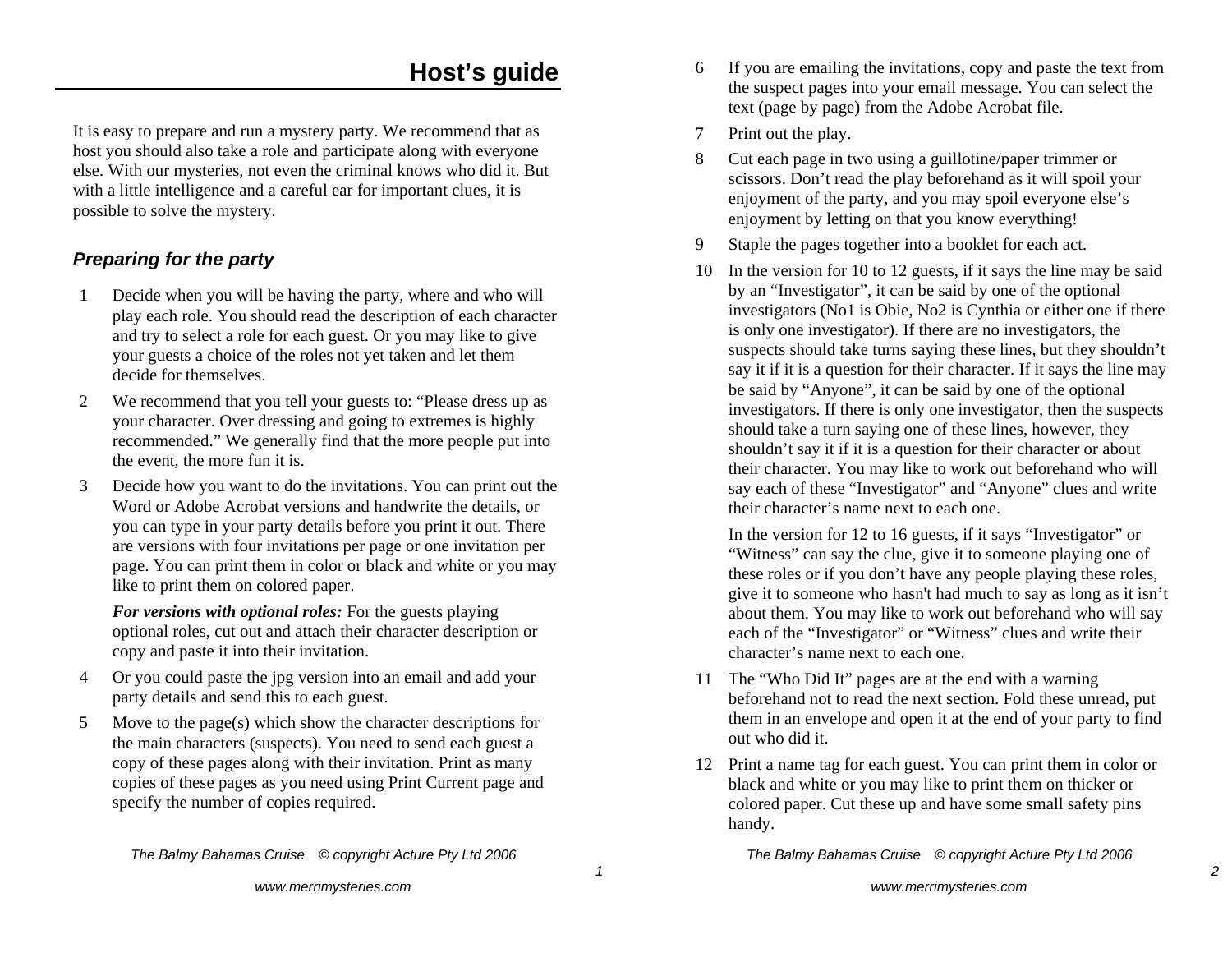- 13 Print additional copies of the map to hand out or enlarge it and put it on the wall.
- 14 Decorate the room just before the party (see *Décor suggestions*).
- 15 Prepare or arrange for food for the event (see *Menu suggestions*).
- 16 Decide whether you are going to have prizes for the party (see *Preparing prizes*). This is optional, but recommended.

#### *Décor suggestions*

These are suggestions you might like to follow to make your place look like a luxury cruiser:

- $\bullet$  position a banner (eg made from paper) in a boat shape so that everyone at the table is "inside" the boat shape
- tablecloth with pictures stuck on from magazines of the characters
- decorate table with Bahamas souvenirs (ask friends as they may have some)
- $\bullet$ modern folding boat-type furniture
- $\bullet$  modern music (eg modern music, Latin music or Caribbean music).

#### *Menu suggestions*

Eat food you would find in the Bahamas.

As a first course, you could serve pea soup with dumplings and salt beef or split pea and ham soup. One soup unique to the Caribbean and Bahamas is the souse (pronounced "sowse"). You can make it using water, onions, lime juice, celery, peppers, and meat; no thickeners are added. The meat added to a souse is often ox-tail or pigs' feet.

Seafood is popular in the Bahamas. For example, the Bahamian conch (pronounced "konk") which is a large type of ocean mollusk. You can eat it fresh and uncooked just scored with a knife and with lime juice and spices sprinkled on top. Or you can serve it deep-fried, steamed, in a soup, salad, stew or as conch chowder or conch fritters.

Rock lobsters are also popular in the Bahamas. You can serve these broiled, minced or in salads. Alternatively, you could serve boiled or baked crab or any type of fresh fish.

You can serve boiled fish with grits or stew the fish with celery, onions, tomatoes and various spices. Many dishes in the Bahamas are accompanied by pigeon peas and rice with spices, tomatoes, onions, and bacon added.

Serve rum punch, pina colada or chilled Kalik (the beer of The Bahamas). The Bahamian refresher of choice is coconut water (not heavier, fattier coconut milk) blended with sweet milk and gin. There is also a drink called Switcher, made with native limes.

Maybe serve mango or banana bread with ice cream for dessert.

Search for recipes on the Internet (eg search for "Bahamas recipes" on **www.google.com**).

#### *Preparing props*

There are a few props you may like to provide:

- Karl Virgil's sailor's hat (if you are using a version for 10 to 12 guests, give this to the Investigators as one of them will present it to the group in Act Two. In the version for 12 to 16 guests, a witness will have a clue relating to it.)
- a bottle with a piece of blank paper in it (have this amongst the other decorations when people arrive – you may like to point it out to everyone as a clue)
- a toy monkey (made to appear dead) (have this amongst the other decorations when people arrive – you may like to point it out to everyone as a clue)
- a used flare (have this amongst the other decorations when people arrive – you may like to point it out to everyone as a clue). To create this you may like to use a flashlight and add a sign to it saying "Used Flare".

*The Balmy Bahamas Cruise © copyright Acture Pty Ltd 2006*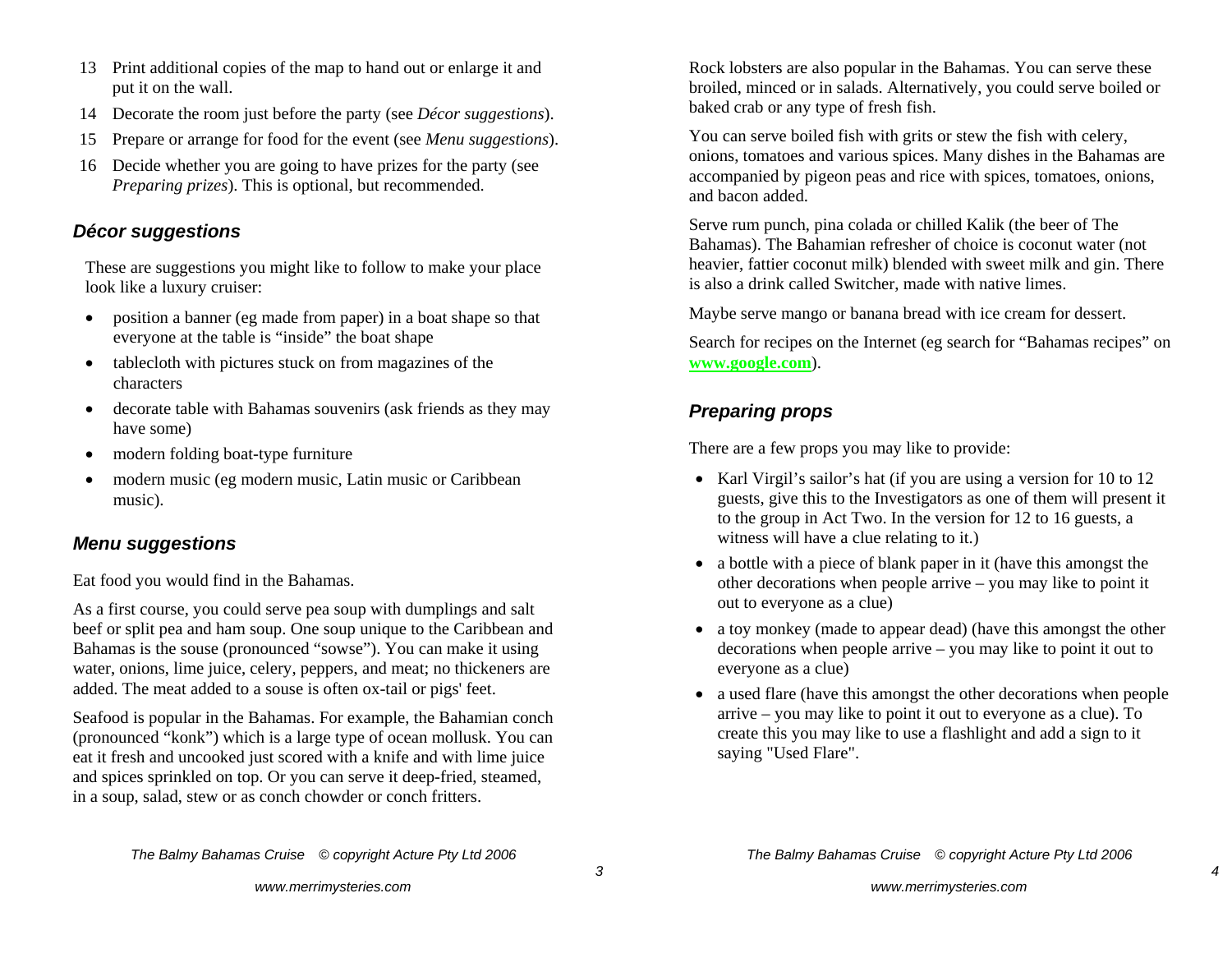#### *Preparing prizes (optional)*

This is optional, but you may like to have some prizes available to give to the people:

- who guess who did it
- with the best costume.

You can reduce the number of people you have to give a prize to by asking for details as to who, how and why the person did it.

If you do have prizes, you should let people know they exist just after you read out *"The Rules"*.

**Tip:** Don't assume that only one person will guess who did it. It is best to have a prize you can divide up (eg a box of chocolates or a bag or box of Turkish Delights). If no one guesses correctly, divide the prize up amongst everyone.

If you have a color printer and some T-shirt transfers, you may like to download and print out some of our special T-shirt logos (ie "I Guessed Who Did It" and "I Had The Best Costume"). See http://www.merrimysteries.com/tmm/prizes.htm for details. These are free to download.

### *Running the party*

We suggest that you run the party as follows:

- 1 Give each guest their name tag and a small safety pin to attach it with.
- 2 When everyone has arrived, read *The Rules* to everyone.
- 3 Have everyone introduce themselves to the group by saying their character's name and a few words about themselves from their description.
- 4 Check that everyone has read the *"The Suspects"* pages. If they haven't, give them a few minutes to read them quickly. There may be important clues in *"The Suspects"* pages.
- 5 Serve the First Course of your meal or have dips available. Generally we don't recommend you continue with the play while people are eating unless you are pressed for time.
- 6 Start Act One of the play. Pass the play booklet around to each person mentioned. If it says "Investigator" or "Witness" can say the clue, give it to someone playing one of these roles or if you don't have any people playing these roles, give it to someone who hasn't had much to say as long as it isn't about them. You may like to work out beforehand who will say each of the "Investigator" or "Witness" clues and write their character's name next to each one. Make sure everyone reads out all their lines and that everyone participates.
- 7 Serve the Second Course of your meal (if applicable).
- 8 Do Act Two. Serve Dessert (if applicable).
- 9 Do Act Three.
- 10 Serve hot drinks and after dinner mints (if applicable).
- 11 Ask each person to think about who did it and why and how they did it. Ask them to write down their final choice. When they are ready, go around the group and ask everyone who they think did it and why and how they did it.
- 12 After everyone has had a guess, take the *Who Did It* pages out of their sealed envelope and read as specified.
- 13 Present the prizes (if you are providing these). If more than one person guesses correctly, give the prize to the person who has the most correct answers as to how and why the person did it. You may like to also give a prize for the person who has the best (or most creative) costume.

### *Copyright details*

Copyright © 2006 Acture Pty Ltd. Merri Mysteries is a subsidiary of Acture Pty Ltd. "Merri Mysteries" was formerly known as "Tailor Made Mysteries". For further details on **Merri Mysteries** or to order another mystery dinner party kit, see www.merrimysteries.com.

 *5*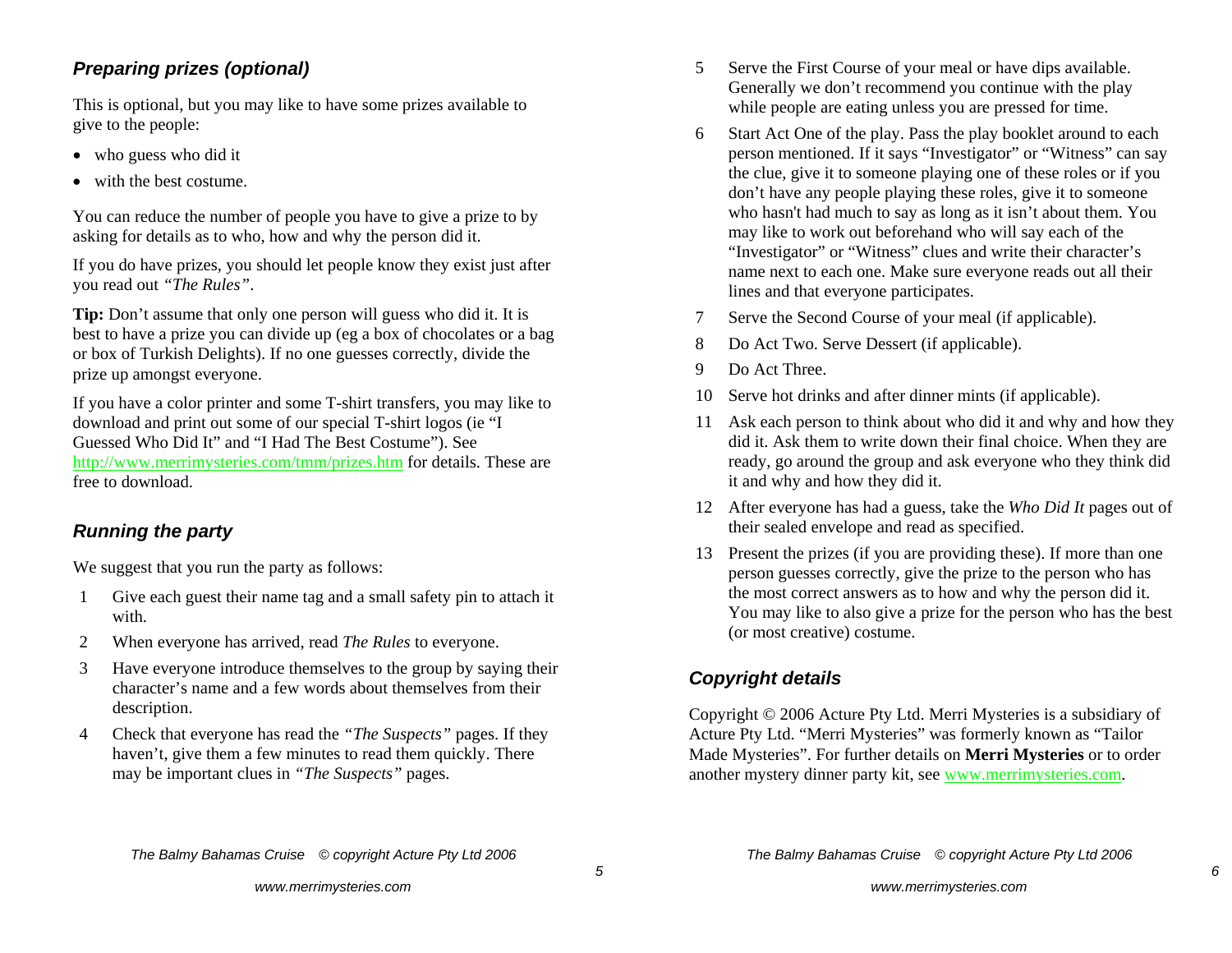Acture agrees to grant a license to you to download (or receive the kit files via email) and print out and use or perform our kits, according to the terms and conditions described on

http://www.merrimysteries.com/tmm/terms.htm. You can only make one printout of the clue pages and lamination of the clue pages is not permitted.

If you wish to use our kits on a commercial basis (eg as a venue for mystery party events or as an event organizer or an actor or theater group), you may only use the purchased kit once. If you wish to use it for further events, you must purchase it again. This also means you will always be using an up-to-date version of the kit. We are constantly changing and improving our kits.

# *beginning of the party:*

Welcome to "The Balmy Bahamas Cruise"! Tilly Song (a megastar singer) has hired a luxury-plus cruiser to see the Bahamas and have a holiday. She has invited a variety of other famous people along to share the lobster. But just as the party was about to start, Karl Virgil, musician and mad-man troublemaker, has been found overboard as full of water as he was of his own self-importance.

*These are to be read out by the host to the whole group at the* 

Was it one of the singers or actors or was it the tennis or the basketball star or one of the others? Although we have more comedians on-board than we do detectives, this is no laughing matter. We have to find out who did it.

Shortly I will introduce you to the people on-board. These are our suspects. There is a separate play booklet for each of the three acts. Only read your lines as required and please don't read the pages ahead of time. There are assigned lines and there are also some lines which can be said by an "Investigator" or "Anyone" [only in the version for 10 to 12 guests] or "Witness" [only in the version for 12 to 16]. We will be taking turns to say these clues and making sure we all get to participate. If there is another character's name written next to a clue, then that person should say it.

There is no need to hurry through this and you can adlib a little if you want. You do not have to read each line exactly as it is written – embellish it if you want, but just don't change its meaning. You might like to speak in slang or with an accent. For example, if you are playing a snob, you might speak as if you have a plum in your mouth. If your character is distressed, you could reveal your clues in between sobs. Act it out to the fullest. This is your chance to be dramatic!

At the end of the party you will be asked to guess who performed the crime and how and why they did it. If you work out who did it before the party ends please keep it to yourself.

*Optional:* There is a prize for the people who guess who did it. There is also a prize for the person with the best costume.

*The Balmy Bahamas Cruise © copyright Acture Pty Ltd 2006*

 *1*